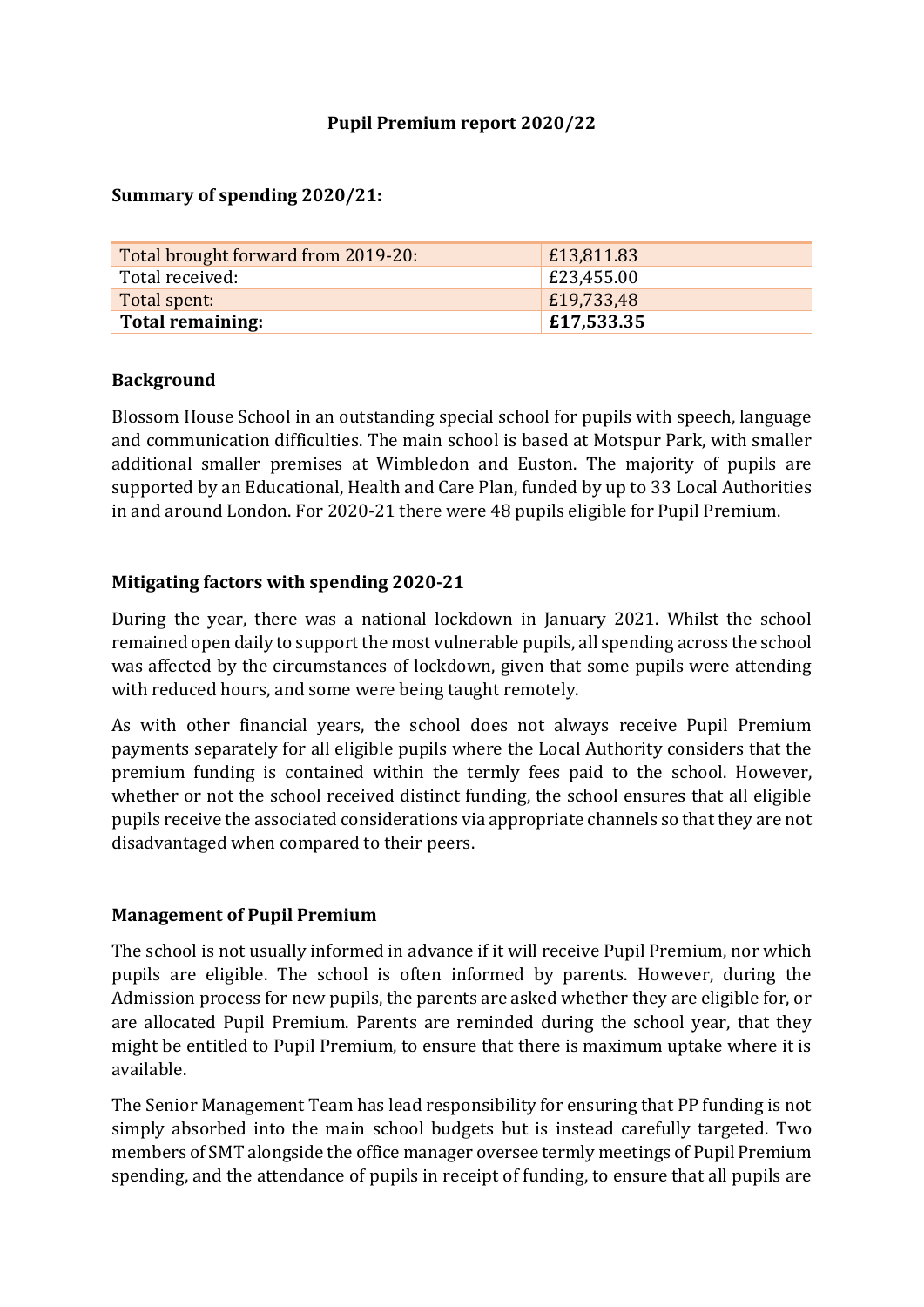accessing the same quality of provision. There is regular contact with the school finance officer who oversees overall spending. Any pupils causing concern from the list of eligible pupils can be raised for discussion during the regular Heads of Curriculum and Therapies meetings.

All staff are aware of which of their pupils is eligible for Pupil Premium funding. A list of eligible pupils is distributed to all staff, so that any concerns can be raised with the Pupil Premium team. Any expenses are logged on a spreadsheet which collates information from across the school, and is managed and updated by the finance department. Other features of Pupil Premium management are as follows:

- Expenditure is clearly identified and discussed at least termly or is raised as an item on the agenda for SMT meetings
- Our Family Support Team intervention supports the behavioural, emotional and social wellbeing of vulnerable students
- The school's CPD programme prioritises opportunities for relevant staff training
- There is clear tracking of the provision for the eligible pupils in the school and careful liaising with all staff with regard to additional support required
- Funding is well-targeted towards attendance, social skills, behaviour or family support where these are barriers to learning
- There are frequent checks of pupil achievement including assessments for annual reviews, to ensure interventions and other types of expenditure are effective; and adjustments are made accordingly During the academic year The impact of each aspect of spending on the outcomes for pupils is reported and discussed at the time of the pupil's annual review
- All staff are aware of which pupils are eligible for pupil premium, to take responsibility for accelerated progress.

# **Barriers to attainment for eligible pupils**

Some of the factors which might affect attainment and progress and inform the direction of Pupil Premium spending for eligible pupils are as follows:

- Speech, language and social communication impairments which prevent progress
- Weak literacy and numeracy skills which inhibit independent learning and progress
- Inadequate diet, for example, not eating breakfast before coming to school
- Low self-esteem
- Anxiety
- Fine and gross motor skills difficulties
- Inability to fund trips, activities and residential trips which are open and available to all pupils
- Disruptions caused by previous education placements/inconsistent attendance
- Behavioural challenges